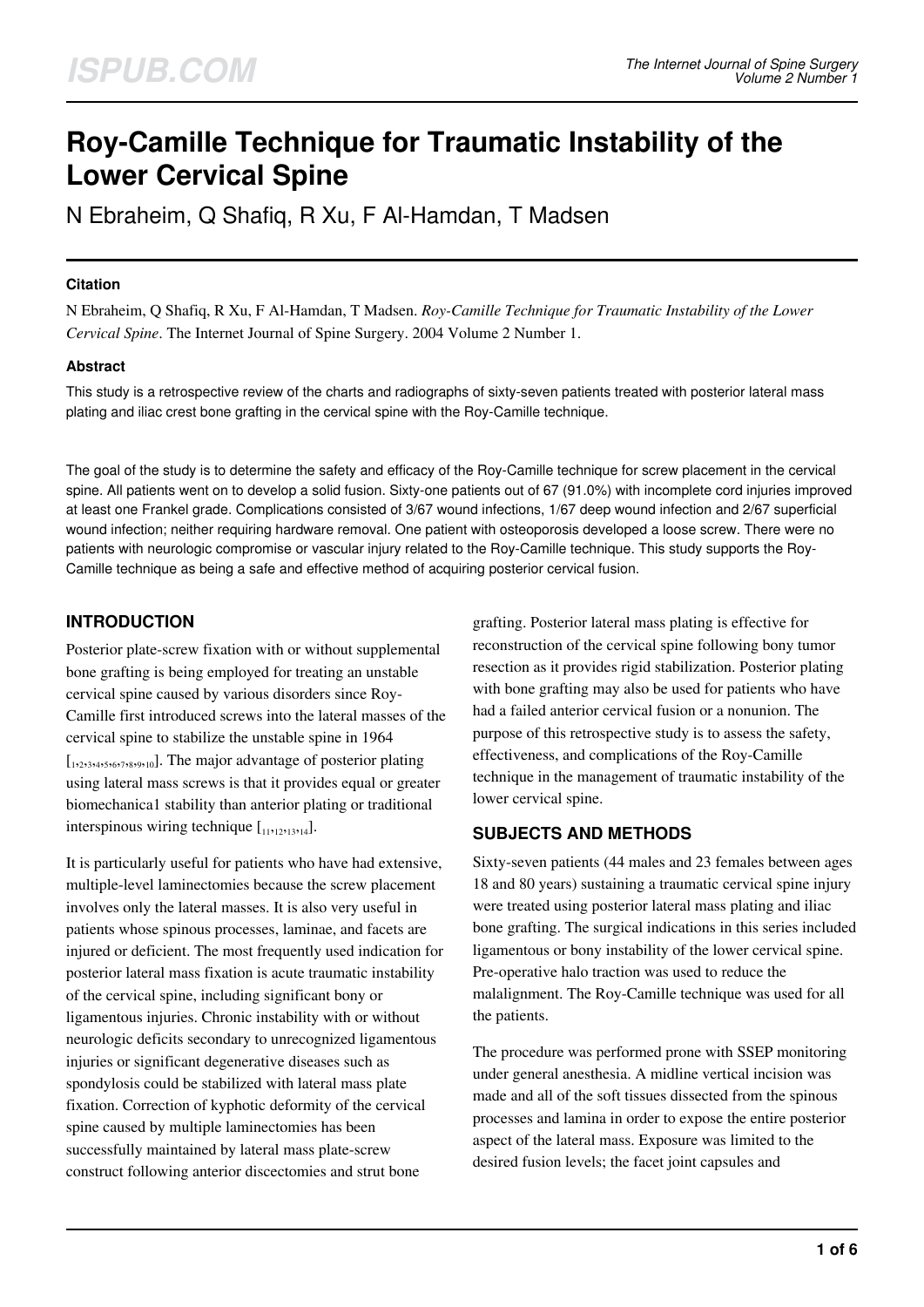interspinous ligaments above and below the fusion site were preserved.

The spine alignment and appropriate level were identified anatomically. The attention was then turned to lateral mass screw placement. The midpoint of the lateral mass was identified and pierced with an awl. This point was drilled free hand with a 2-mm drill bit perpendicular to the posterior vertebral plane and 10-15° lateral to the sagittal plane (Fig. 1).

### **Figure 1**

Figure 1: Illustration of Roy-Camille screw placement in relation to the nerve root and the vertebral artery.



The drill hole was further tapped with a 3.5mm tap, and its depth was measured with a calibrated depth gauge. Two contoured Roy-Camille cervical plates of appropriate length were placed and cortical screws of 3.5mm diameter and from 14 to 16mm length were inserted bi-cortical. During the procedure, fluoroscopic lateral and oblique projections were routinely used to assess the position of screws. Finally, the posterior elements adjacent to the plates were decorticated and the autogenous bone grafts from the posterior iliac crest were added. None of the included patients required decompression. Patients were placed in a hard cervical collar for six to twelve weeks postoperatively. Routine follow-up was scheduled at two weeks, three months, six months, and nine months after surgery. At each clinic visit, a detailed neurologic examination was performed and plain radiographs including anteroposterior and flexion-extension lateral radiographs were obtained and evaluated.

### **Figure 2**

Figure 2: CT scan of the cervical vertebra with the lateral mass screw. The direction of the screw is 15 degrees laterally.



All the surgical procedures were performed by one surgeon. Data was compiled from patient files and follow-up notes by independent observers to eliminate operator and observer biases. The radiographs were re-evaluated by an independent radiologist and orthopaedic fellow and then results were compared with earlier (retrospective) radiology reports for confirmation.

## **RESULTS**

A total of 328 screws were placed into the lateral masses of the cervical spine in 67 patients using Roy-Camille technique. The mean follow-up was 27.8 months ranging from 13 to 75 months. More than 85% enrolled patients had at least 22 months of follow-up. All patients maintained or improved their neurological status. Sixty-one patients (90.4%) with incomplete spinal cord injuries had an improvement of at least one Frankel grade. We had a 100% fusion rate, at an average of 22.13 weeks (range 16.0 to 28.2 weeks). A solid fusion was determined by lateral radiographs, which showed formation of bone or trabeculae across the facet joints. None of the patients required supplemental anterior or posterior surgery.

Screw loosening was noted in one patient with osteoporosis, however the fusion was solid. Three patients developed wound infections following surgery, one superficial, and two deep. Both were managed with antibiotics and without the removal of plates and screws; their symptoms resolved completely without adverse sequel.

## **DISCUSSION**

Injury to the cervical spinal nerve associated with lateral mass screw insertion is a more common complication than spinal cord or vertebral artery injury. The reported incidence of spinal nerve injury with lateral mass screw insertion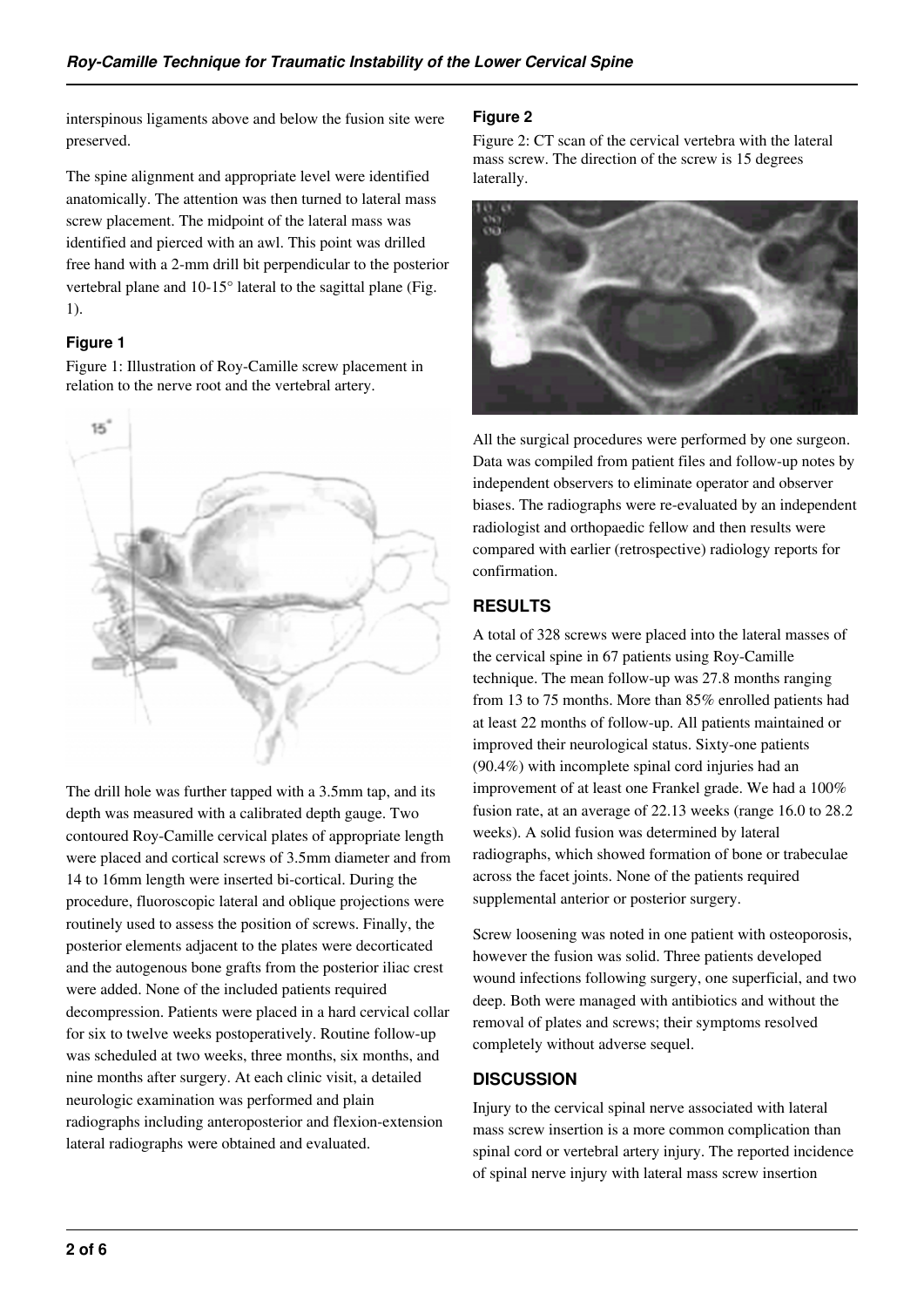varies greatly between individuals. Levine and Roy-Camille  $\left[18\right]$  noted that 6 out of 24 patients developed radicular symptoms following posterior lateral mass screw fixation. Heller et al  $\begin{bmatrix} 15 \end{bmatrix}$  reviewed 78 consecutive patients who underwent posterior lateral mass plating and reported an incidence of 0.6% for nerve injury. Graham et al  $\int_{16}$  recently reported a higher incidence (14%) of nerve root injury associated with lateral mass screw fixation in 21 patients.

Nerve root compromise has been attributed to placement of excessively long screws. In the current series, 328 screws utilizing Roy-Camille technique were safely placed into the lateral masses of the cervical spine in 67 patients without any neurologic complications.

In addition to correct determination of the anatomic landmarks, screw orientation, and screw length, we felt that the lateral and oblique projections obtained with intraoperative fluoroscopy were very helpful in determining screw placement. If any screw is seen directed towards intervertebral foramen on oblique views and the patient has signs or symptoms of nerve compression or injury then removal of that screw must be considered as soon as possible. Adherence to the operative technique has been found to be the best method for avoiding nerve injury.

Plate-screw failure has been described by other authors including Anderson et al  $\left[ \begin{smallmatrix} 1 \end{smallmatrix} \right]$  who identified single screw loosening in three patients with no consequences. Fehlings and Cooper [<sup>4</sup> ] reported screw loosening in 5 patients and screw pull-out in 3 of their 44 patients. Wellman et al  $\lceil n_0 \rceil$ described one patient in his series of 43 patients with platescrew failure which he attributed to an undiagnosed, unstable, adjacent level. Heller et al  $\left[\begin{smallmatrix} 1 & 1 \\ 1 & 5 \end{smallmatrix}\right]$  reported an incidence of 0.3% for screw breakage, 0.2% for screw pullout, and 1.1 % for screw loosening. Screw loosening in our series was observed in one patient with severely osteoporotic bone. Our fusion rate is higher than that of Heller et al  $\left[ \begin{smallmatrix} 1 & 1 \\ 1 & 5 \end{smallmatrix} \right]$ Cooper et al  $\left[_2\right]$ , Fehlings et al  $\left[_4\right]$ , and Wellman et al  $\left[_1\right]$ ; but similar to that of Nazarian and Louis  $[\,_7]$ , Jeanneret and Magerl  $\left[\begin{smallmatrix}5\end{smallmatrix}\right]$ , Anderson et al  $\left[\begin{smallmatrix}1\end{smallmatrix}\right]$ , and Graham et al  $\left[\begin{smallmatrix}16\end{smallmatrix}\right]$ . The current and previous clinical investigation indicates that a higher fusion rate can be achieved by use of posterior platescrew fixation.

## **TECHNICAL CONSIDERATIONS**

Several techniques of lateral mass screw insertion have been proposed by Roy-Camille, Louis, Magerl, Anderson and An  $[1, 5, 7, 9, 17]$ . Each has its unique screw entrance point and

trajectory. Roy-Camille [9] advocated that the screw entrance point is located at the center of the lateral mass, and the orientation of screw is perpendicular to the posterior vertebral plane and 10° lateral to the sagittal plane. Louis recommended  $\left[\begin{smallmatrix}7\end{smallmatrix}\right]$  that the starting point for screw insertion be situated at the intersection of a vertical line 5 mm medial to the lateral margin of the inferior facet and a horizontal line 3 mm below the inferior margin of the inferior facet. The screw is directed strictly parallel to both sagittal and axial planes of the vertebra.

 $MagerI[<sub>s</sub>]$  favored that the entrance point for screw insertion is slightly medial and cranial to the posterior midpoint of the lateral mass, and the orientation of the screw is 20°-30° laterally and parallel to the adjacent facet. Anderson et al [1] modified Magerl's technique and changed the lateral angle of the screw to 10°. They also recommended that screw hole tapping be limited to the dorsal cortex to achieve sound bicortical bony purchase. Bicortical screw insertion has been shown to be resulted in better outcome of patients than unicortical screws  $\lceil z_7 \rceil$ . However, few biomechanical studies have not shown significant difference between bicortical and unicortical screw insertion  $[28, 29, 30]$ . In our experience, the risk of vertebral artery or nerve injury is minimal if the technique is thoroughly followed.

An et al suggested that the screw orientation is approximately 30° lateral and 15° cephalad, starting at 1mm medial to the center of the lateral mass for C3-C6  $\left[\right]_{17}$ . We favor the use of Roy-Camille technique for posterior lateral mass screw insertion since it is easy to perform and biomechanically sound [9]. We feel that the Roy-Camille screws have less risk of spinal nerve compromise when compared to the Magerl screws. The length of screws is critical while using Roy-Camille technique. Ebraheim et al  $\left[\right]_{25}$  reported that additional attention should be paid to the screw orientation for the Megeral technique and to the screw length for Roy-Camille technique. The safe screw length was found to be 14-15 mm for Roy-Camille technique as the mean screw path length in Roy-Camille technique decreased consistently from C3 (15.7 +/- 1.7mm) to C7 (11.3 +/-0.8mm)  $\left[\right]_{26}$ . However, the exact measurements may vary in individual patients. Anatomically, the exiting point for a Roy-Camille screw is situated posterior to the posterior ridge of the transverse process and close to the junction between the transverse process and lateral mass. A Roy-Camille's screw with bicortical purchase is away from the cervical nerve and separated from the nerve by the posterior ridge of the transverse process. Therefore, the chance of nerve root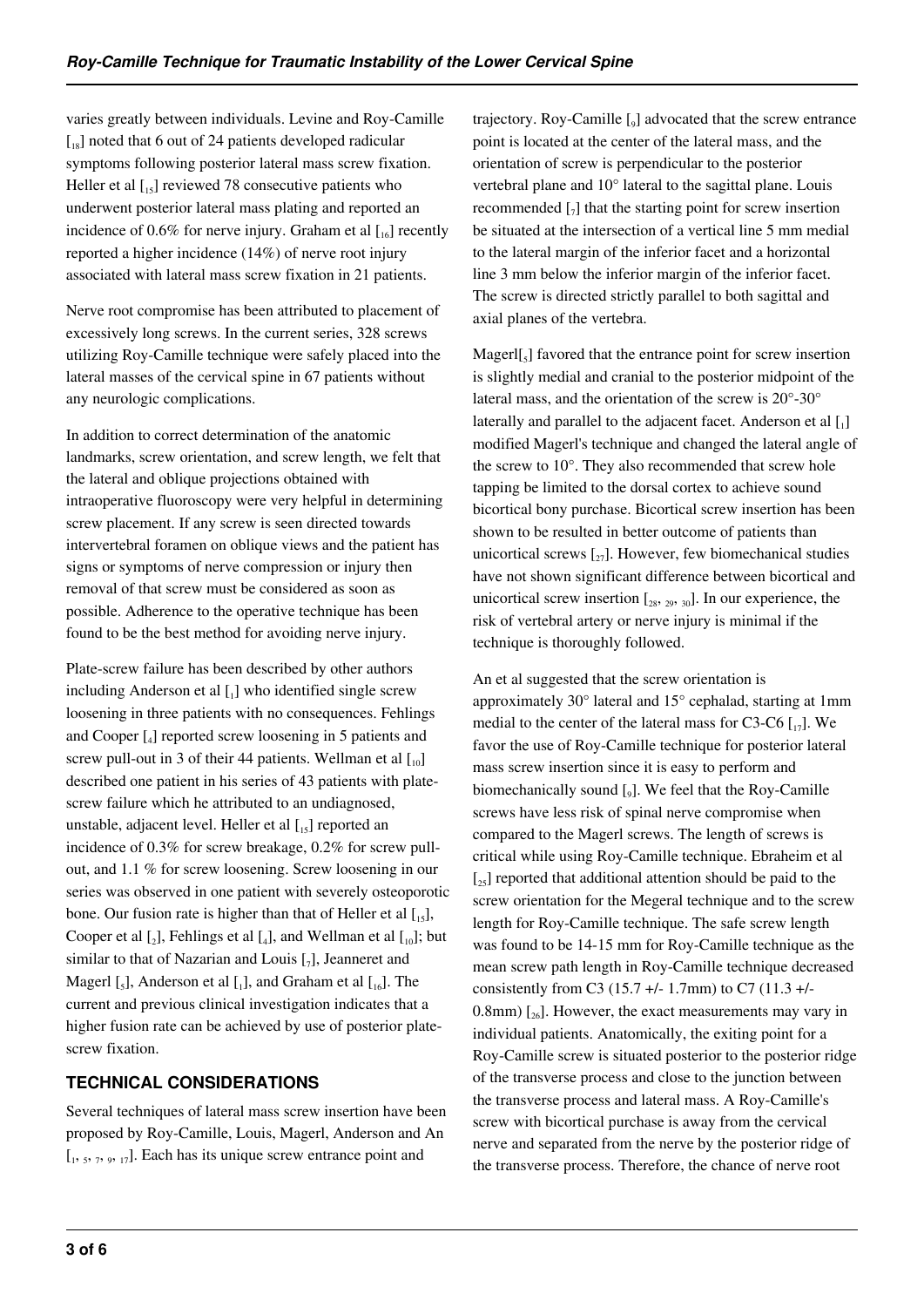injury would be rare if the Roy Camille screws are correctly inserted into the lateral masses.

## **RADIOLOGICAL CONSIDERATIONS**

Intraoperative fluoroscopy is a commonly used radiological modality in assisting lateral mass screw placement. The lateral projection of fluoroscopy may be the most convenient view to direct each screw insertion or evaluate the screw position after screw placement. This projection displays the facet joints and the posterior borders of the vertebral bodies. Facet joint violation, a possible complication in wrongly directed screws or in difficult cases with degenerative changes may occur. The lateral view of radiographs may help in diagnosis of this iatrogenic injury. However, the anterior portion of the lateral mass is not visible in this view because it is superimposed on the posterior border of the vertebral body. Screw trajectory in the sagittal plane and its relation to the facet joint can be assessed clearly in the lateral fluoroscopy. Recently, the value of the lateral fluoroscopy in determining the Roy-Camille screw length has been evaluated. Ebraheim et al  $\lceil v_0 \rceil$  found that most of the screw tips placed in the ventral cortex of the lateral mass were located in the posterior one fourth of the vertebral body just anterior to the posterior border of the vertebral body. The exit point for the Roy-Camille screw is located just lateral to the origin of the transverse process, which projects anterior to the posterior border of the vertebral body on the sagittal plane. Ebraheim et al  $\left[2, 2, 24\right]$  suggested that the screw length might be proper and safer if the tip of a Roy Camille screw is located just anterior to the posterior border of the vertebral body as seen on the lateral radiograph.

The oblique projection of fluoroscopy is also valuable in evaluating the relationship of lateral mass screw to the intervertebral foramen after screw placement. The oblique view of the cervical spine best demonstrates the shape and size of the intervertebral foramen, the surrounding pedicles, the posterolateral comer of the vertebral body, and the anterolateral aspect of the lateral mass. The oblique radiograph could detect an excessively long screw that invades the intervertebral foramen. The line connecting the posterior borders of the intervertebral foramina may be considered a useful landmark for surgeons to determine whether or not a screw is too 1ong  $\left[\frac{1}{22}\right]$ . If the tip of a screw crosses this line, the screw has most likely over-penetrated. Because the exiting cervical spinal nerve occupies the lower portion of the intervertebral foramen and courses laterally and inferiorly, the spinal nerve may be at high risk of injury if the tip of a screw is seen in the lower portion of the

intervertebral foramen or is superimposed on the upper portion of the pedicle on the oblique radiograph  $[20, 23]$ .

In contrast, the spinal nerve may be not compromised if the tip of a screw is seen in the top of the intervertebral foramen. In this case, replacement of the screw in an asymptomatic patient is unnecessary.

Computed tomographic scans (CT) has been recommended as a useful radiologic means for preoperative evaluation of the dimensions of the lateral masses of the cervical spine and postoperative evaluation of lateral mass screw position. The screw orientation in the transverse plane and the screw length can be clearly appreciated in axial CT scans.

However, it is difficult to determine if an over-penetrated screw compromises the spinal nerve or not  $\left[\begin{smallmatrix} 24 \end{smallmatrix}\right]$ . A reconstructed image in the sagittal or oblique sagittal plane may delineate the relationship of the over-penetrated screw to the spinal nerve.

In summary, the current study indicates that posterior lateral mass plate-screw fixation using the Roy-Camille technique is a safe procedure for traumatic instability of the lower cervical spine with a higher fusion rate and no neurological complications. To achieve a satisfactory outcome, a solid anatomic and radiologic knowledge of the lateral mass and adjacent vital structures and meticulous surgical technique are required.

## **CORRESPONDENCE TO**

Nabil A. Ebraheim, M.D. Professor & Chairman Orthopedic Surgery Department Medical College of Ohio 3065 Arligton Avenue Toledo, Ohio 43614-5807 Ph: 419-383-4020 Email: nebraheim@mco.edu

### **References**

1. Anderson P A, Henley MB, Grady MS, et al. Posterior cervical arthrodesis with AO reconstruction plates and bone graft. Spine. 1991; 16:S72- 79.

2. Cooper PR, Cohen AF, Rosiello A, et al. Posterior stabilization of cervical spine fractures and subluxation using plates and screws. J Neurosurg. 1988; 23:300-306. 3. Ebraheim NA, An HS, Jackson WT, et al. Internal fixation of the unstable cervical spine using posterior Roy-Camille plates: a preliminary report. J Orthop Trauma. 1989; 3  $:23-28$ 

4. Fehlings MG, Cooper PR, Errico TJ. Posterior plates in the management of cervical instability: long-term results in 44 patients. J Neurosurg. 1994; 81 :341-349. 5. Jeanneret B, Magerl F, Ward EH, et al. Posterior stabilization of the cervical spine with hook plates. Spine. 1991; 16:S56-S63.

6. Levine AM, Maze1 C, Roy-Camille R. Management of fracture separations of the articular mass using posterior cervical plating. Spine. 1992; 17:S447-S454.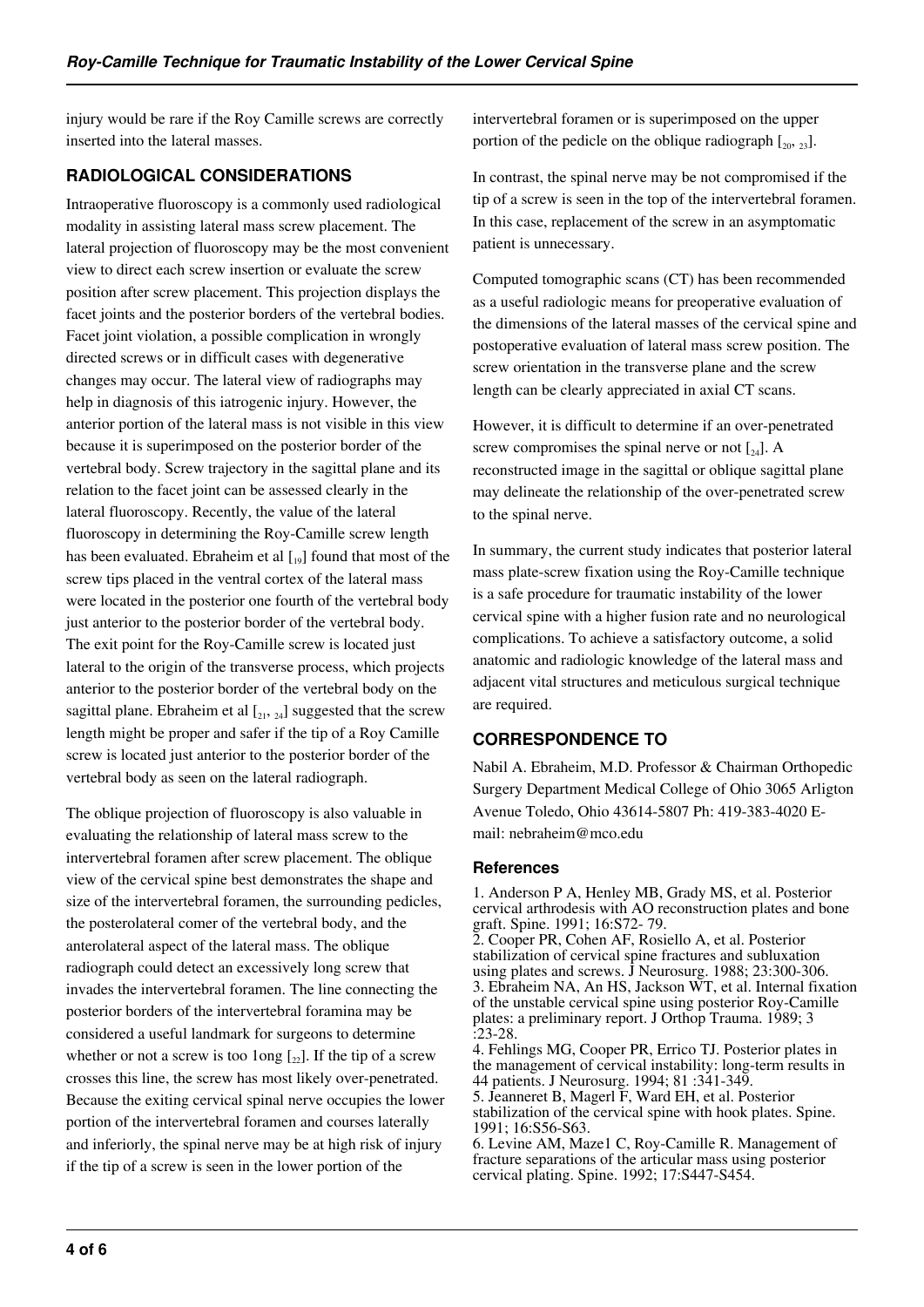7. Nazarian SM, Louis RP. Posterior internal fixation with screw plates in traumatic lesions of the cervical spine. Spine. 1991; 16:S64-S71.

8. Roy-Camille R, Saillant G, Lavile C, et al. Treatment of lower cervical spinal injuries C3 to C7. Spine. 1992; 17:S442-S446.

9. Roy-Camille R, Saillant G, Mazel C. Internal fixation of the unstable cervical spine by a posterior osteosynthesis with plate and screw. In: Sherk HM, ed. The Cervical Spine. Philadelphia, PA: Lippincott; 1989: 390-403.

10. Sutterlin CE, McAfee PC, Warden KE, et al. A biomechanical evaluation of cervical spinal stabilization methods in a bovine model. Spine. 1988; 13:795-802. 11. Coe JD, Warden KE, Sutterlin CE, et al. Biomechanical evaluation of cervical spine stabilization methods in a human cadaveric model. Spine. 1989; 14: 1122-1131.

12. Gill K, Paschal S, Corin J, et al. Posterior plating of the cervical spine: a biomechanical comparison of different posterior fusion techniques. Spine. 1988;13:813816.

13. Kotani Y, Cunningham RW, Abumi K, et al. Biomechanical analysis of cervical stabilization systems.

Spine. 1994; 19:2529-2539. 14. Smith ME, Cibischino M, Langrana NA, et al. A

biomechanical study of a cervical spine stabilization device: Roy-Camille plates. Spine. 1997; 22:38-43.

15. Heller JG, Silcox H, Sutterlin CE. Complications of posterior cervical plating. Spine. 1995; 20:2442-2448. 16. Graham AW, Swank ML, Kinard RE, et al. Posterior cervical arthrodesis and stabilization with a la\_eral mass plate: Clinical and computed tomographic evaluation of lateral mass screw placement and associated complications. Spine. 1996; 21:323-329.

17. An H, Gordin R, Renner K. Anatomic considerations for plate-screw fixation of the cervical spine. Spine. 1991; 16:8548-551.

18. Ebraheim NA, Xu R, Challgren E, et al. Quantitative anatomy of the cervical facet and the posterior projection of its inferior facet. J Spinal Disorders. 1997; 10:308-316. 19. Ebraheim NA, Tremains MR, Xu R, et al. Lateral radiologic evaluation of lateral mass screw placement in the cervical spine. Spine. 1998; 23(4): 458-62.

20. Ebraheim NA, Haman SH, Xu R, et al. The anatomic

location of the dorsal ramus of the cervical nerve and its relation to the superior articular process of the lateral mass. Spine. 1998; 23(18): 1968-71.

21. Ebraheim NA, Xu R, Yeasting RA. The location of the vertebral artery foramen and its relationship to posterior lateral mass screw fixation. Spine. 1996; 21: 1291-1295. 22. Wellman BJ, Follett KA, Traynelis VC. Complications of posterior articular mass plate fixation of the subaxial cervical spine in 43 consecutive patients. Spine. 1998; 23:193-200.

23. Xu R, Robke J, Ebraheim NA, et al. Evaluation of cervical posterior lateral mass screw placement by oblique radiographs. Spine. 1996; 21 :696-701.

24. Ebraheim NA, Xu R, Challgren E. Radiologic evaluation of the relation of the screw tip to the nerve root in the intervertebral foramen. J Spinal Disorders. 1997; 10:234-239.

25. Ebraheim NA, Xu R, Stanescu S, Yeasting RA. Anatomic relationship of the cervical

nerves to the lateral masses. Am J Orthop. 1999 Jan;28(1):39-42.

26. Ebraheim NA, Klausner T, Xu R, Yeasting RA. Safe lateral-mass screw lengths in the

Roy-Camille and Magerl techniques. An anatomic study. Spine. 1998 Aug 15;23(16):1739-42.

27. Ebraheim NA, Rupp RE, Savolaine ER, Brown JA. Posterior plating of the cervical

spine. J Spinal Disord. 1995 Apr;8(2):111-5.

28. Muffoletto AJ, Yang J, Vadhva M, Hadjipavlou AG. Cervical stability with lateral

mass plating: unicortical versus bicortical screw purchase. Spine. 2003 Apr 15;28(8):778-81.

29. Papagelopoulos PJ, Currier BL, Neale PG, Hokari Y, Berglund LJ, Larson DR, Fisher

DR, An KN. Biomechanical evaluation of posterior screw fixation in cadaveric cervical spines. Clin Orthop Relat Res. 2003 Jun;(411):13-24.

30. Seybold EA, Baker JA, Criscitiello AA, Ordway NR, Park CK, Connolly PJ.

Characteristics of unicortical and bicortical lateral mass screws in the cervical spine. Spine. 1999 Nov 15;24(22):2397-403.